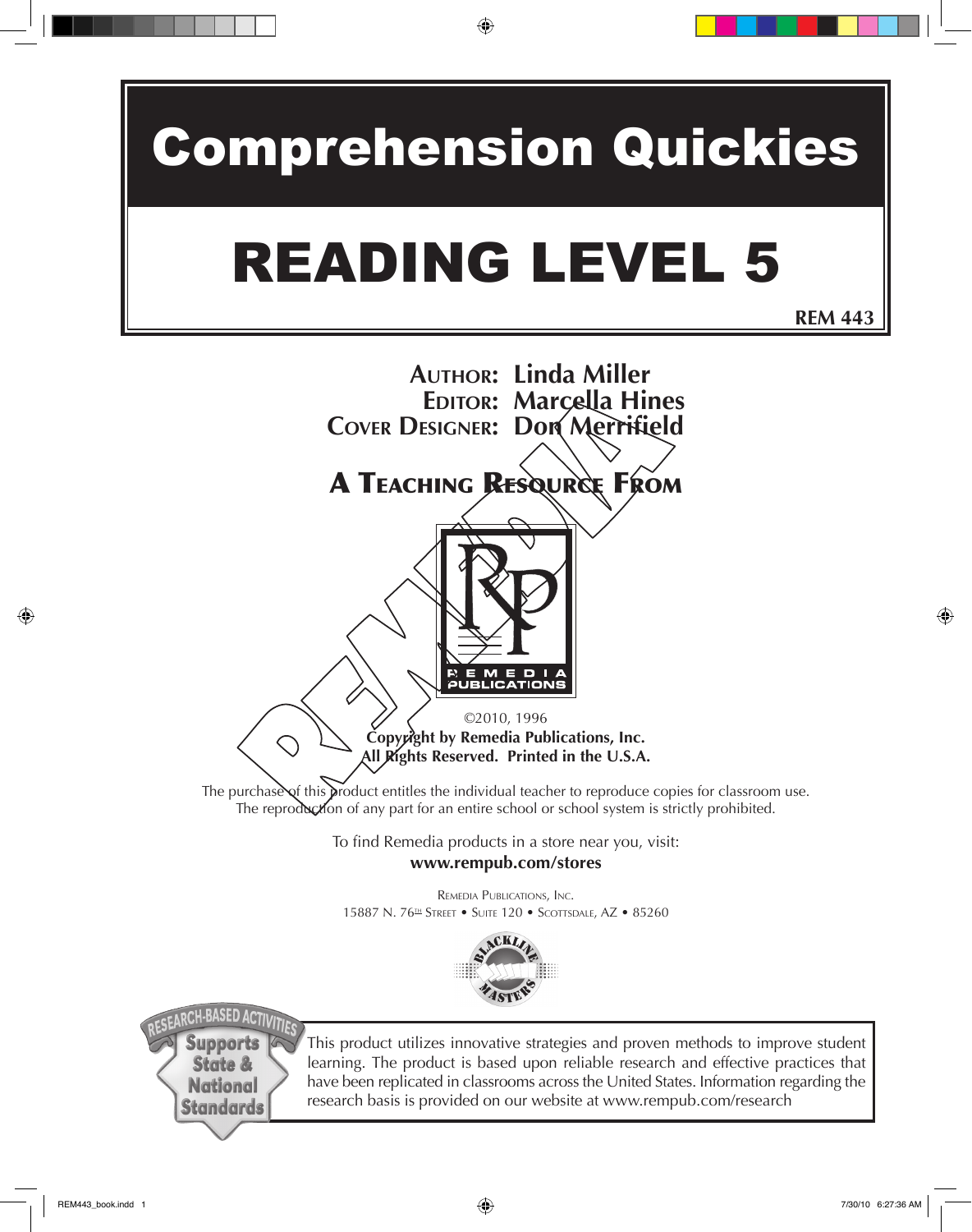### **INTRODUCTION**

Reading, comprehension, vocabulary, and writing skills are emphasized in *Comprehension Quickies*. Short, thought-provoking paragraphs require students to pay attention to details, understand content, know word definitions, and draw conclusions in order to write complete-sentence answers to pertinent questions.

The *Comprehension Quickies* is designed for use in grades 4-8. Readability is on the 3rd-grade reading level. The Flesch-Kincaid Readability Scale was used to ensure that all stories are the desired reading level (RL).

### **CONTENTS**

| The Colorful White House  (RL 5.4)  10 |  |
|----------------------------------------|--|
|                                        |  |
|                                        |  |
|                                        |  |
|                                        |  |
|                                        |  |
|                                        |  |
|                                        |  |
|                                        |  |
|                                        |  |
|                                        |  |
|                                        |  |
|                                        |  |
|                                        |  |
|                                        |  |
|                                        |  |
|                                        |  |
|                                        |  |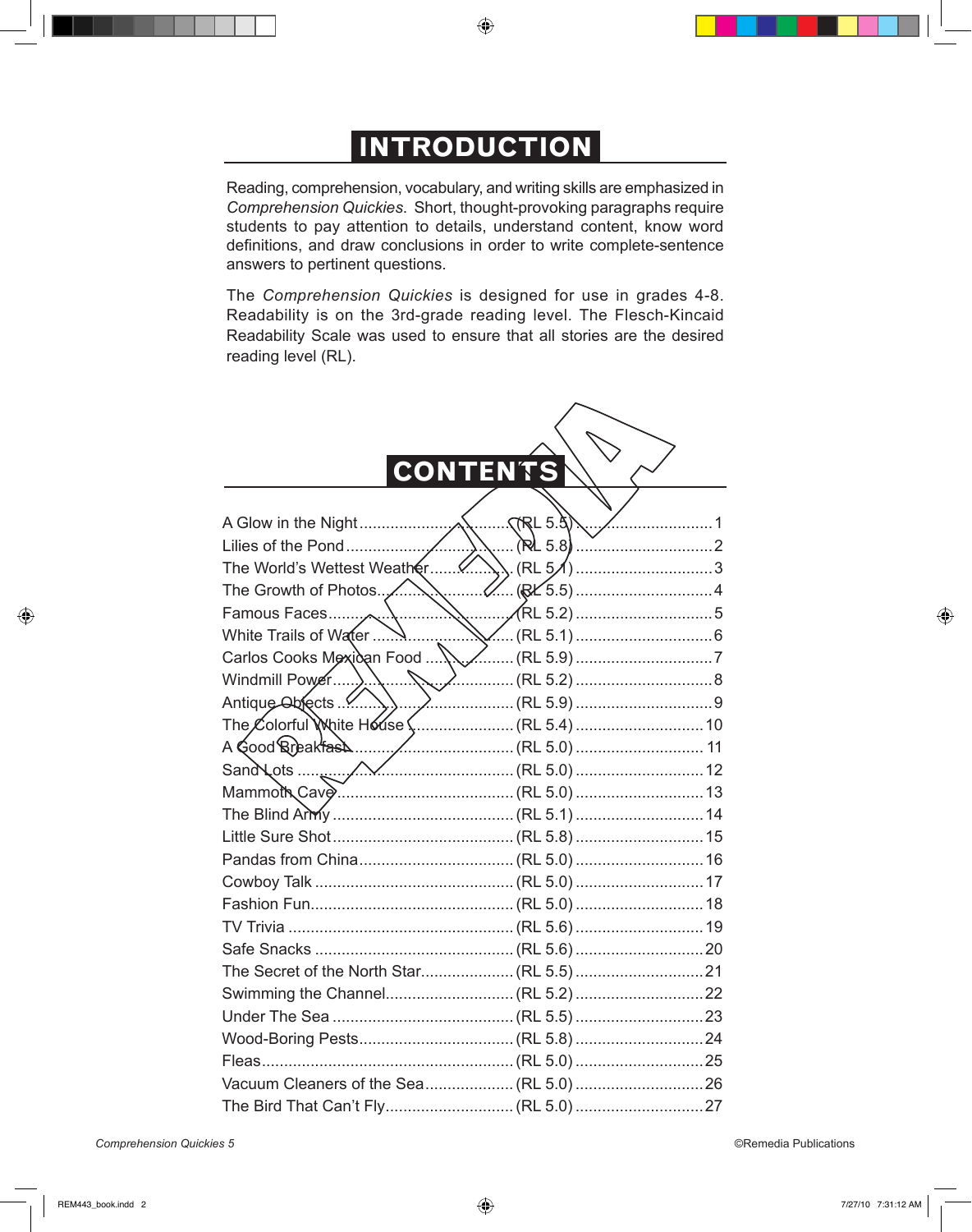## **A Glow in the Night**

The world's first lightbulb glowed all through the night of October 28, 1879. It was invented by Thomas Edison. He also made the first talking pictures. His favorite invention was the phonograph.



#### **Answer each question with a complete sentence.**

- 1. What date is important in this story?
- 2. What happened on that night?
- 3. What word means "made or created"?
- 4. Who made the lightbulb?
- 5. What kind of pictures did Edison make?
- 6. What invention did Edison like best of all?

\_\_\_\_\_\_\_\_\_\_\_\_\_\_\_\_\_\_\_\_\_\_\_\_\_\_\_\_\_\_\_\_\_\_\_\_\_\_\_\_\_\_\_\_\_\_\_\_\_\_\_\_\_\_\_\_\_\_\_\_\_\_\_\_\_\_\_\_

\_\_\_\_\_\_\_\_\_\_\_\_\_\_\_\_\_\_\_\_\_\_\_\_\_\_\_\_\_\_\_\_\_\_\_\_\_\_\_\_\_\_\_\_\_\_\_\_\_\_\_\_\_\_\_\_\_\_\_\_\_\_\_\_\_\_\_\_

\_\_\_\_\_\_\_\_\_\_\_\_\_\_\_\_\_\_\_\_\_\_\_\_\_\_\_\_\_\_\_\_\_\_\_\_\_\_\_\_\_\_\_\_\_\_\_\_\_\_\_\_\_\_\_\_\_\_\_\_\_\_\_\_\_\_\_\_

\_\_\_\_\_\_\_\_\_\_\_\_\_\_\_\_\_\_\_\_\_\_\_\_\_\_\_\_\_\_\_\_\_\_\_\_\_\_\_\_\_\_\_\_\_\_\_\_\_\_\_\_\_\_\_\_\_\_\_\_\_\_\_\_\_\_\_\_

\_\_\_\_\_\_\_\_\_\_\_\_\_\_\_\_\_\_\_\_\_\_\_\_\_\_\_\_\_\_\_\_\_\_\_\_\_\_\_\_\_\_\_\_\_\_\_\_\_\_\_\_\_\_\_\_\_\_\_\_\_\_\_\_\_\_\_\_

\_\_\_\_\_\_\_\_\_\_\_\_\_\_\_\_\_\_\_\_\_\_\_\_\_\_\_\_\_\_\_\_\_\_\_\_\_\_\_\_\_\_\_\_\_\_\_\_\_\_\_\_\_\_\_\_\_\_\_\_\_\_\_\_\_\_\_\_

\_\_\_\_\_\_\_\_\_\_\_\_\_\_\_\_\_\_\_\_\_\_\_\_\_\_\_\_\_\_\_\_\_\_\_\_\_\_\_\_\_\_\_\_\_\_\_\_\_\_\_\_\_\_\_\_\_\_\_\_\_\_\_\_\_\_\_\_

\_\_\_\_\_\_\_\_\_\_\_\_\_\_\_\_\_\_\_\_\_\_\_\_\_\_\_\_\_\_\_\_\_\_\_\_\_\_\_\_\_\_\_\_\_\_\_\_\_\_\_\_\_\_\_\_\_\_\_\_\_\_\_\_\_\_\_\_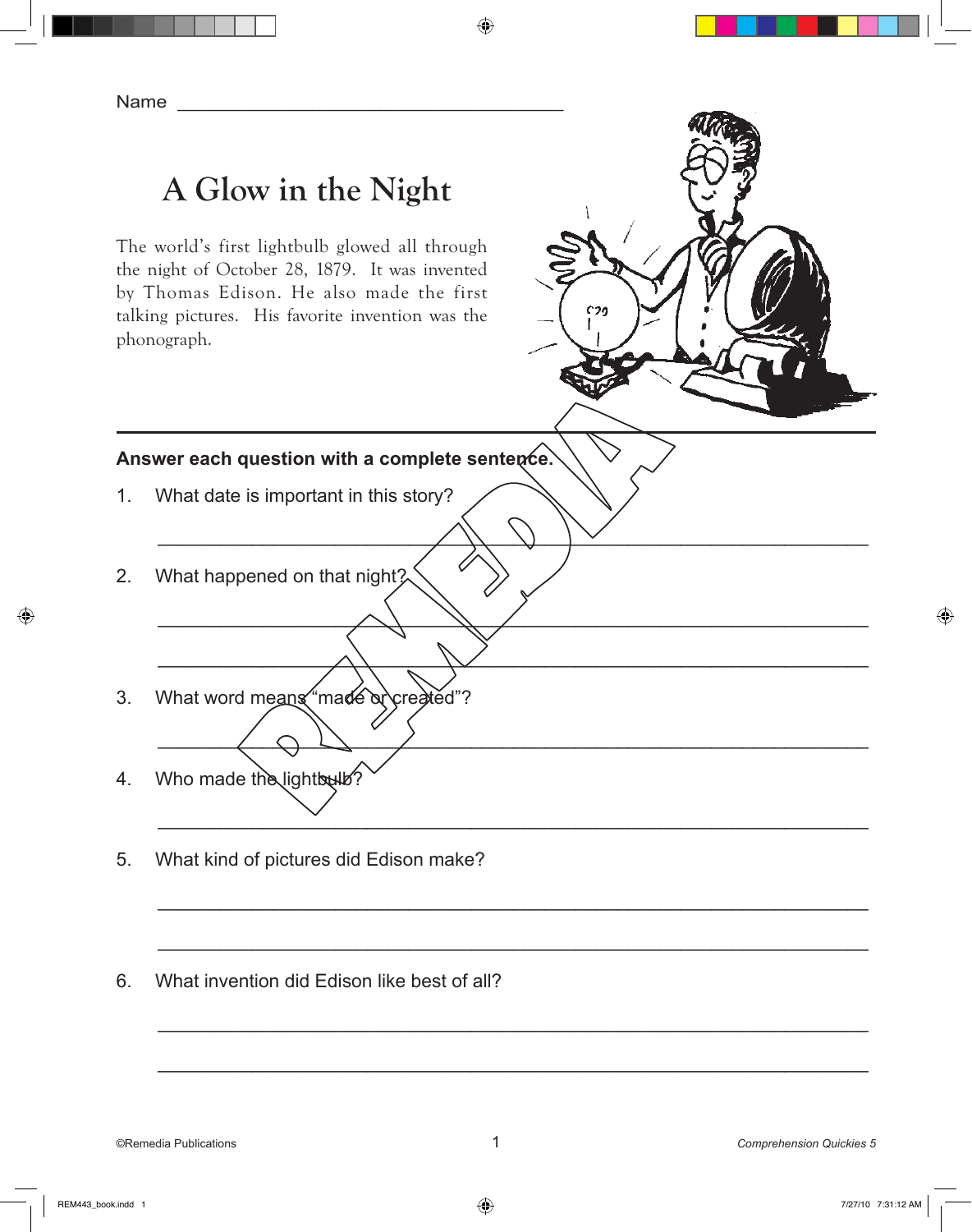# **Lilies of the Pond**

Water lilies love to grow in ponds. These sweetsmelling flowers float across the surface of the water on leaves. They cool the water and prevent oxygen from escaping, making the pond a perfect home for fish.



#### **Answer each question with a complete sentence.**

- 1. What kind of lilies is this story about?
- 2. Where do these lilies grow?
- 3. What kind of flowers do they have?
- 4. Where do the flowers float?
- 5. What do the flowers do to the water's temperature?
- 6. What does not escape?
- 7. What else lives in the pond?

\_\_\_\_\_\_\_\_\_\_\_\_\_\_\_\_\_\_\_\_\_\_\_\_\_\_\_\_\_\_\_\_\_\_\_\_\_\_\_\_\_\_\_\_\_\_\_\_\_\_\_\_\_\_\_\_\_\_\_\_\_\_\_\_\_\_\_\_

\_\_\_\_\_\_\_\_\_\_\_\_\_\_\_\_\_\_\_\_\_\_\_\_\_\_\_\_\_\_\_\_\_\_\_\_\_\_\_\_\_\_\_\_\_\_\_\_\_\_\_\_\_\_\_\_\_\_\_\_\_\_\_\_\_\_\_\_

\_\_\_\_\_\_\_\_\_\_\_\_\_\_\_\_\_\_\_\_\_\_\_\_\_\_\_\_\_\_\_\_\_\_\_\_\_\_\_\_\_\_\_\_\_\_\_\_\_\_\_\_\_\_\_\_\_\_\_\_\_\_\_\_\_\_\_\_

\_\_\_\_\_\_\_\_\_\_\_\_\_\_\_\_\_\_\_\_\_\_\_\_\_\_\_\_\_\_\_\_\_\_\_\_\_\_\_\_\_\_\_\_\_\_\_\_\_\_\_\_\_\_\_\_\_\_\_\_\_\_\_\_\_\_\_\_

\_\_\_\_\_\_\_\_\_\_\_\_\_\_\_\_\_\_\_\_\_\_\_\_\_\_\_\_\_\_\_\_\_\_\_\_\_\_\_\_\_\_\_\_\_\_\_\_\_\_\_\_\_\_\_\_\_\_\_\_\_\_\_\_\_\_\_\_

\_\_\_\_\_\_\_\_\_\_\_\_\_\_\_\_\_\_\_\_\_\_\_\_\_\_\_\_\_\_\_\_\_\_\_\_\_\_\_\_\_\_\_\_\_\_\_\_\_\_\_\_\_\_\_\_\_\_\_\_\_\_\_\_\_\_\_\_

\_\_\_\_\_\_\_\_\_\_\_\_\_\_\_\_\_\_\_\_\_\_\_\_\_\_\_\_\_\_\_\_\_\_\_\_\_\_\_\_\_\_\_\_\_\_\_\_\_\_\_\_\_\_\_\_\_\_\_\_\_\_\_\_\_\_\_\_

\_\_\_\_\_\_\_\_\_\_\_\_\_\_\_\_\_\_\_\_\_\_\_\_\_\_\_\_\_\_\_\_\_\_\_\_\_\_\_\_\_\_\_\_\_\_\_\_\_\_\_\_\_\_\_\_\_\_\_\_\_\_\_\_\_\_\_\_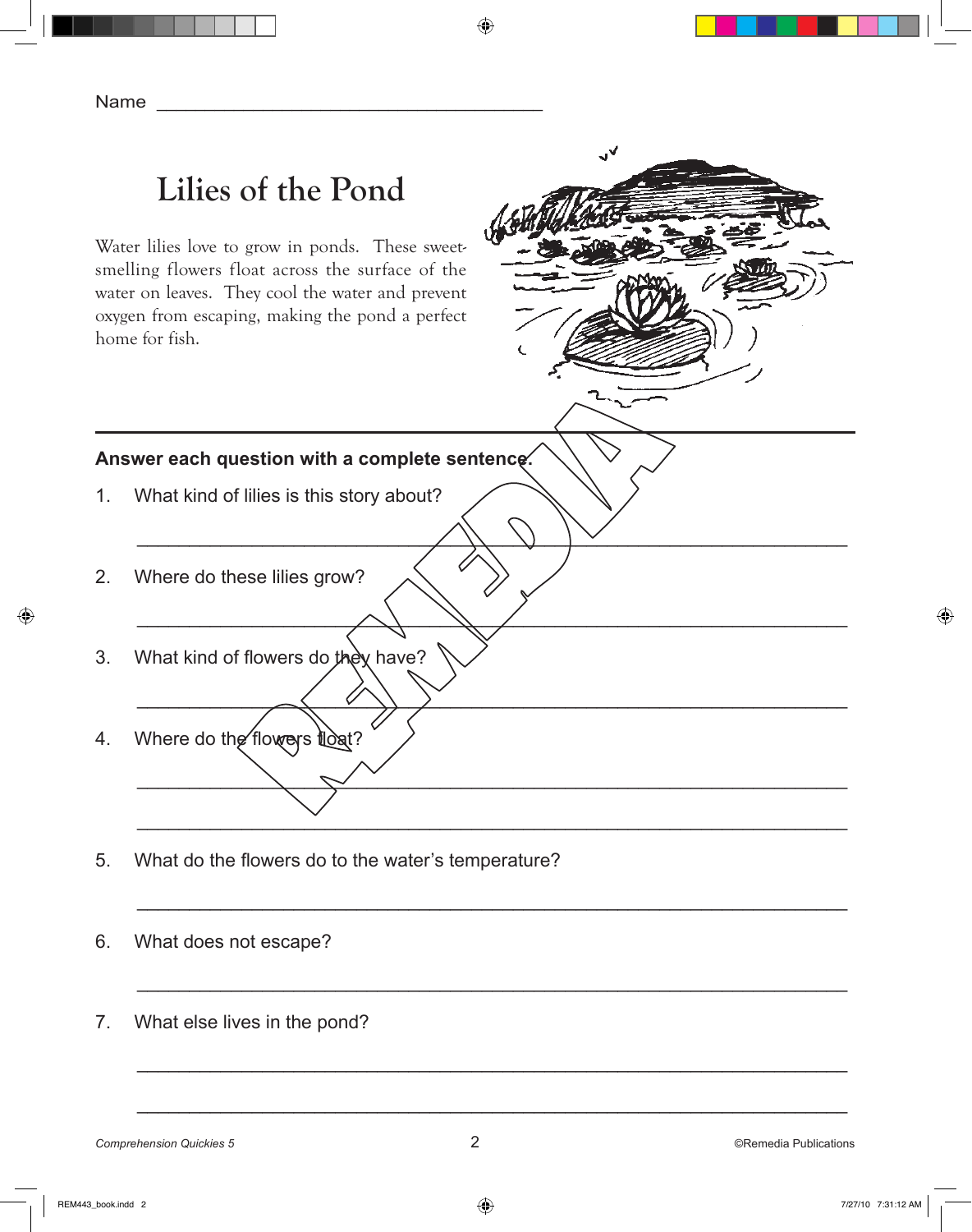## **The World's Wettest Weather**

One of the world's wettest spots is an island in Hawaii. Nearly 500 inches of rain fall in Hawaii in one year. Most places receive only 40 inches of rain every year. In deserts, only 6 to 7 inches of rain fall every year.

#### **Answer each question with a complete sentence.**

- 1. Where is the island in this story?
- 2. What stands out about this island?
- 3. How long does it take for 500 inches of rain to fall there?
- 4. How much rain do most places receive in a year?
- 5. What places are very dry?
- 6. How much rain do these dry places receive in a year?

\_\_\_\_\_\_\_\_\_\_\_\_\_\_\_\_\_\_\_\_\_\_\_\_\_\_\_\_\_\_\_\_\_\_\_\_\_\_\_\_\_\_\_\_\_\_\_\_\_\_\_\_\_\_\_\_\_\_\_\_\_\_\_\_\_\_\_\_

\_\_\_\_\_\_\_\_\_\_\_\_\_\_\_\_\_\_\_\_\_\_\_\_\_\_\_\_\_\_\_\_\_\_\_\_\_\_\_\_\_\_\_\_\_\_\_\_\_\_\_\_\_\_\_\_\_\_\_\_\_\_\_\_\_\_\_\_

\_\_\_\_\_\_\_\_\_\_\_\_\_\_\_\_\_\_\_\_\_\_\_\_\_\_\_\_\_\_\_\_\_\_\_\_\_\_\_\_\_\_\_\_\_\_\_\_\_\_\_\_\_\_\_\_\_\_\_\_\_\_\_\_\_\_\_\_

\_\_\_\_\_\_\_\_\_\_\_\_\_\_\_\_\_\_\_\_\_\_\_\_\_\_\_\_\_\_\_\_\_\_\_\_\_\_\_\_\_\_\_\_\_\_\_\_\_\_\_\_\_\_\_\_\_\_\_\_\_\_\_\_\_\_\_\_

\_\_\_\_\_\_\_\_\_\_\_\_\_\_\_\_\_\_\_\_\_\_\_\_\_\_\_\_\_\_\_\_\_\_\_\_\_\_\_\_\_\_\_\_\_\_\_\_\_\_\_\_\_\_\_\_\_\_\_\_\_\_\_\_\_\_\_\_

\_\_\_\_\_\_\_\_\_\_\_\_\_\_\_\_\_\_\_\_\_\_\_\_\_\_\_\_\_\_\_\_\_\_\_\_\_\_\_\_\_\_\_\_\_\_\_\_\_\_\_\_\_\_\_\_\_\_\_\_\_\_\_\_\_\_\_\_

\_\_\_\_\_\_\_\_\_\_\_\_\_\_\_\_\_\_\_\_\_\_\_\_\_\_\_\_\_\_\_\_\_\_\_\_\_\_\_\_\_\_\_\_\_\_\_\_\_\_\_\_\_\_\_\_\_\_\_\_\_\_\_\_\_\_\_\_

\_\_\_\_\_\_\_\_\_\_\_\_\_\_\_\_\_\_\_\_\_\_\_\_\_\_\_\_\_\_\_\_\_\_\_\_\_\_\_\_\_\_\_\_\_\_\_\_\_\_\_\_\_\_\_\_\_\_\_\_\_\_\_\_\_\_\_\_

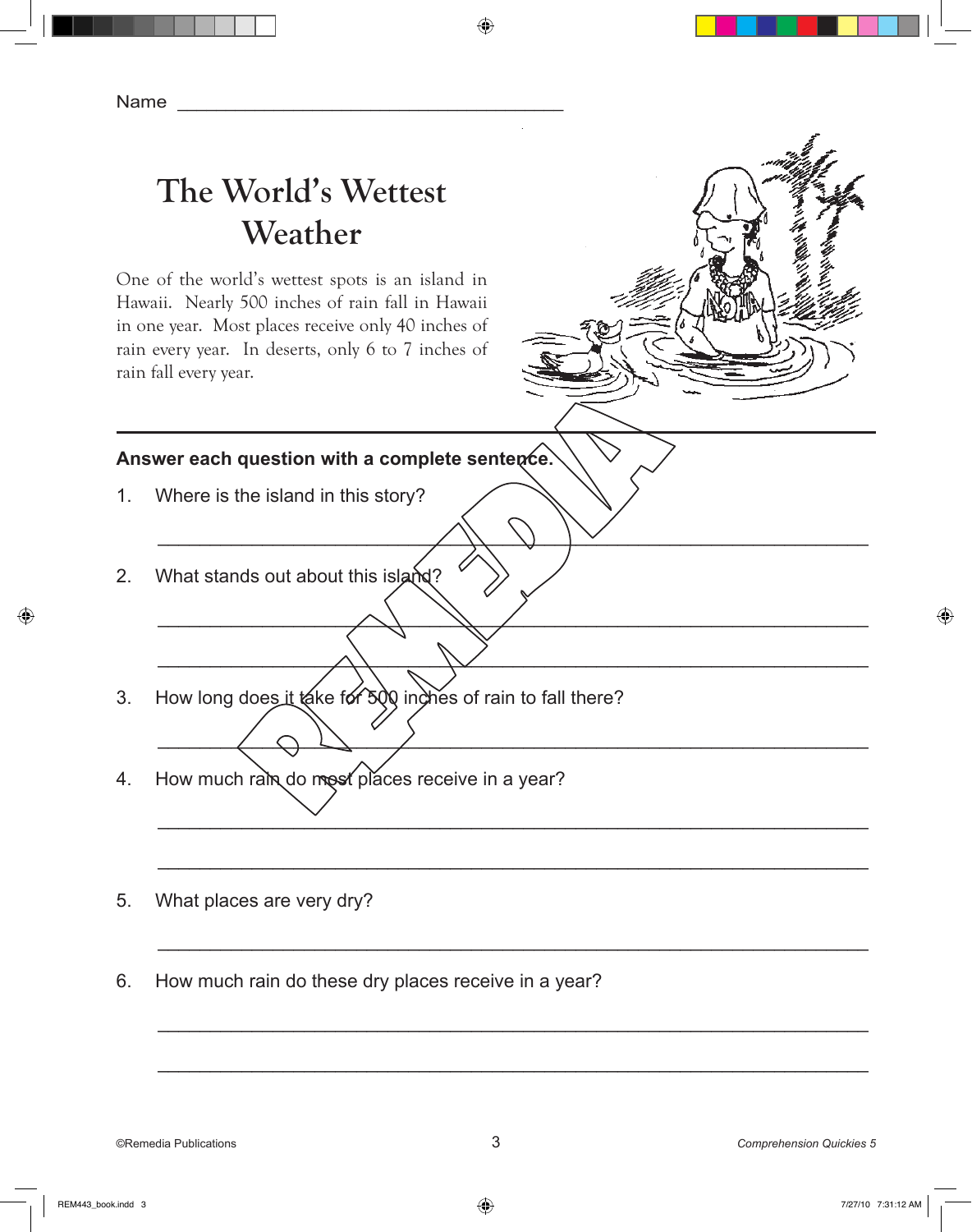# **The Growth of Photos**

The first photograph took eight hours to shoot. The picture showed a black-and-white outdoor view from a balcony. In 1888, the Kodak company made a camera that everyone could afford. Color film wasn't introduced until 1935.



#### **Answer each question with a complete sentence.**

- 1. What took eight hours to shoot?
- 2. Where was the photo shot?
- 3. What did the photo show?
- 4. Who made a camera in 1888?
- 5. What was different about this camera?
- 6. What was introduced in 1935?

\_\_\_\_\_\_\_\_\_\_\_\_\_\_\_\_\_\_\_\_\_\_\_\_\_\_\_\_\_\_\_\_\_\_\_\_\_\_\_\_\_\_\_\_\_\_\_\_\_\_\_\_\_\_\_\_\_\_\_\_\_\_\_\_\_\_\_\_

\_\_\_\_\_\_\_\_\_\_\_\_\_\_\_\_\_\_\_\_\_\_\_\_\_\_\_\_\_\_\_\_\_\_\_\_\_\_\_\_\_\_\_\_\_\_\_\_\_\_\_\_\_\_\_\_\_\_\_\_\_\_\_\_\_\_\_\_

\_\_\_\_\_\_\_\_\_\_\_\_\_\_\_\_\_\_\_\_\_\_\_\_\_\_\_\_\_\_\_\_\_\_\_\_\_\_\_\_\_\_\_\_\_\_\_\_\_\_\_\_\_\_\_\_\_\_\_\_\_\_\_\_\_\_\_\_

\_\_\_\_\_\_\_\_\_\_\_\_\_\_\_\_\_\_\_\_\_\_\_\_\_\_\_\_\_\_\_\_\_\_\_\_\_\_\_\_\_\_\_\_\_\_\_\_\_\_\_\_\_\_\_\_\_\_\_\_\_\_\_\_\_\_\_\_

\_\_\_\_\_\_\_\_\_\_\_\_\_\_\_\_\_\_\_\_\_\_\_\_\_\_\_\_\_\_\_\_\_\_\_\_\_\_\_\_\_\_\_\_\_\_\_\_\_\_\_\_\_\_\_\_\_\_\_\_\_\_\_\_\_\_\_\_

\_\_\_\_\_\_\_\_\_\_\_\_\_\_\_\_\_\_\_\_\_\_\_\_\_\_\_\_\_\_\_\_\_\_\_\_\_\_\_\_\_\_\_\_\_\_\_\_\_\_\_\_\_\_\_\_\_\_\_\_\_\_\_\_\_\_\_\_

\_\_\_\_\_\_\_\_\_\_\_\_\_\_\_\_\_\_\_\_\_\_\_\_\_\_\_\_\_\_\_\_\_\_\_\_\_\_\_\_\_\_\_\_\_\_\_\_\_\_\_\_\_\_\_\_\_\_\_\_\_\_\_\_\_\_\_\_